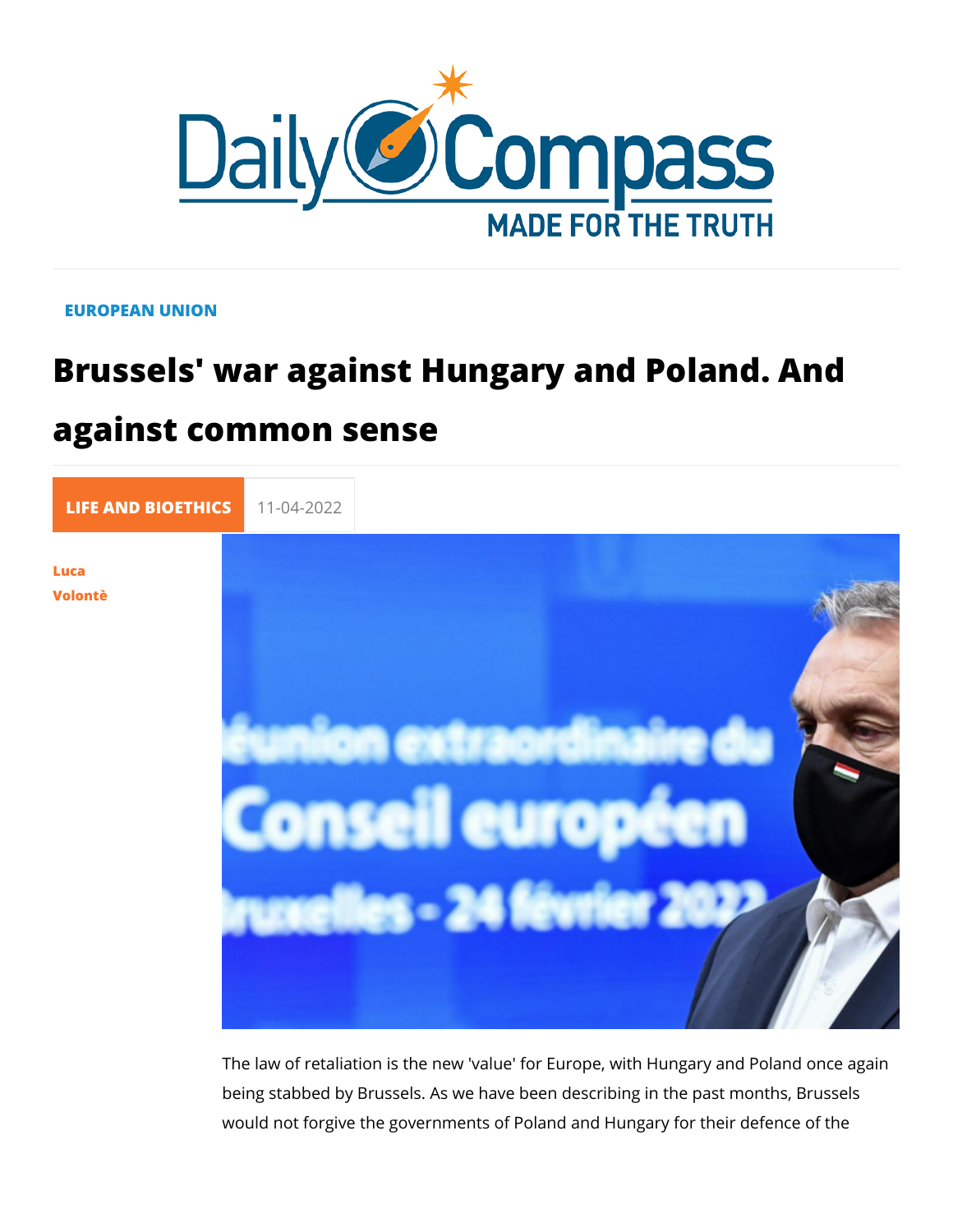natural family, education, and children's sense of decency and LGBTI dogmas. The sanction procedures and the freezing of fu are and will be its revenge.

Democracy? Out of the question, there is no respect either for or for the solidarity efforts that Hungarians and Poles are mak refugees. Only a few days after the Hungarian vote, the Comm and its President Von der Leyen did not waste time, at the firs March  $5$ , to confirm the doggedness towards a country that had re[con](https://www.theguardian.com/world/2022/apr/04/victory-of-putin-ally-orban-in-hungary-may-trigger-freeze-on-eu-funding)firming the Orban government with 2/3 of the domesensus. [Guard](https://www.theguardian.com/world/2022/apr/04/victory-of-putin-ally-orban-in-hungary-may-trigger-freeze-on-eu-funding)iam Monday, 4 March had pointed out that Orban's victor the retaliatory freezing of Recovery funnohsfirmen begin builning www.mags.day Parliament by the President of the Commission: the European Johannes Hahn has already informed the Hungarian authorities conditionality mechanism on the rule of law will be activated, clear problem of corruption in the country.

Unsurprisingly, this repplace from the Jacobin MPs in the chamb proud to be co-leaders of this infamous and impolitic decision [mechan](https://www.dw.com/en/what-impact-does-the-eus-rule-of-law-mechanism-have/a-61367149)ism as created by the EU as a means of withholding fund states that violate the rule of law. In the event of such a viola submit a proposal to the European Council. A qualified majorit out of 27, representing at least 65% of the bloc's population) approval. Hungary and Poland are also embroiled in the so-cal launched by the EU in 2018. This can be triggered when a mem risk of violating the bloc's core values. The mechanism could country's voting rights; such a step would require the unanimo countries. Last summer, the EU suspended payments from its -Recovery funds for both Hungary and Poland due to "corruption reforms", and "widely perceived democratic regression".

In Budapest, such a decision by Brussels was, taken for the solution status [Zoltán Ko](https://magyarnemzet.hu/belfold/2022/04/kovacs-zoltan-brusszelnek-nincs-jogalapja-a-penzek-visszatartasara)váhcs government's spokesman, immediately reiterated real legal basis for withholding the money... the European Cou that the procedure needs a proper legal basis... there is no le not yet received a single cent of the funds that can be used, v condition for initiating the rule-of-law mechanism against a ce misuse of the money. How can we be punished for something w